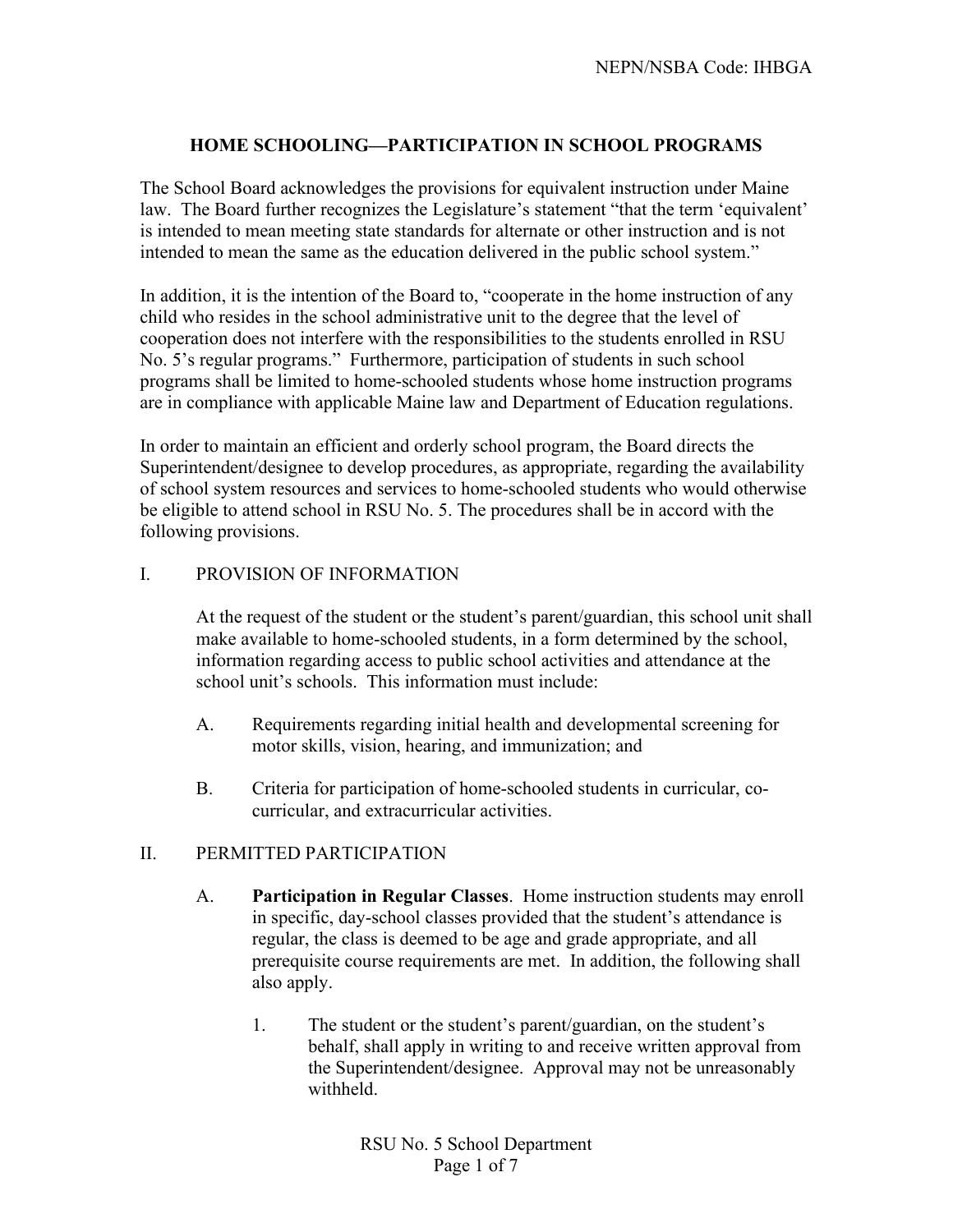- 2. The student shall demonstrate prior satisfactory academic achievement consistent with school unit policy and procedures applicable to all students.
- 3. The student shall comply with behavioral, disciplinary, attendance and other classroom rules applicable to all students. If a student fails to comply, the school may withhold credit or terminate the student's participation.
- 4. Transportation must be provided by the parent/guardian or student. However, the student may use the same transportation as all other students in the school unit as long as additional expenses are not incurred and vehicle capacity is not exceeded.
- 5. The student shall complete all assignments and tests as required of all students in the same class.
- B. **Course Auditing**. Home instruction students may audit a course(s) provided the following conditions have been met.
	- 1. The student or the student's parent/guardian, on behalf of the student, shall apply in writing to and receive written approval from the Superintendent/designee to audit a specific course or courses. Participation may not be unreasonably withheld.
	- 2. The student agrees to meet established behavioral, disciplinary, attendance and other classroom rules applicable to all students. If a student fails to comply, the school may terminate participation.

### III. SPECIAL EDUCATION SERVICES

Special Education Services will be available to eligible special education students in accordance with applicable federal and state laws and regulations.

#### IV. ADMISSION TO REGULAR PROGRAM/PLACEMENT

A student who has been receiving home-school instruction and who seeks admission to the regular school program will be placed in a grade commensurate with the level of the student's academic achievement. Placement must be guided by the following.

A. For students who transfer into school from an educational program that is not required to meet the standards of the system of Learning Results, the principal of the receiving school shall determine the value of the student's prior educational experience toward meeting these standards.

> RSU No. 5 School Department Page 2 of 7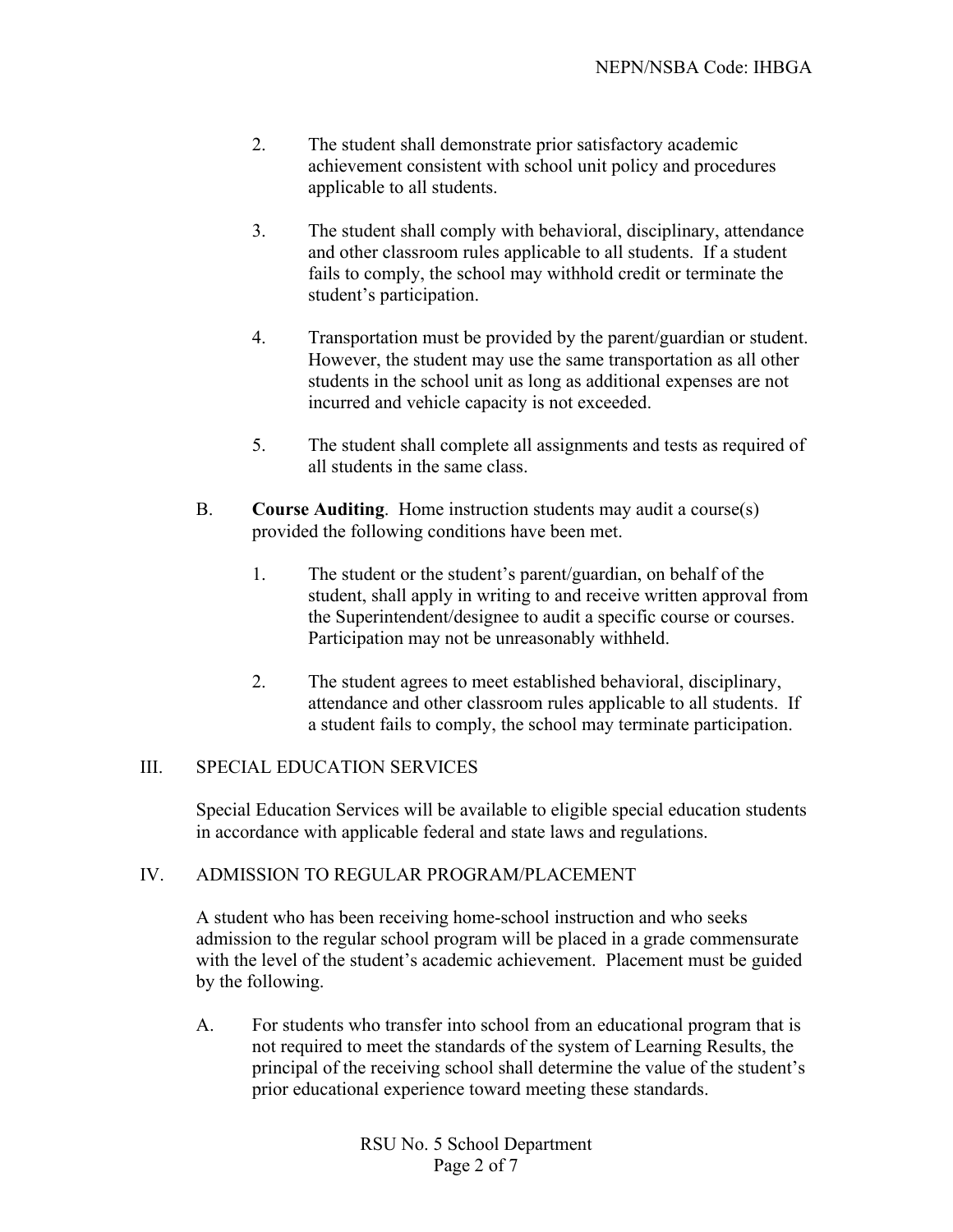- B. Appropriate school staff may make recommendations concerning placement based on, but not limited to, factors such as the student's completed curricula and record of achievement, conferences with the student's parent/guardian, and administration of tests.
- C. The final grade placement decision shall be made by the principal. The principal's decision may be appealed to the Superintendent, whose decision shall be final.

# V. RE-ADMISSION TO THE SCHOOL PROGRAM

Placement of home-schooled students who wish to be readmitted to the school program will be determined by the principal who shall consult with members of the professional staff to the extent appropriate and, as deemed necessary, to make a reasonable determination that the requisite academic standards have been met, and collect from parents actual samples of coursework (e.g., homework, papers, examinations). The principal may also direct that a test or tests be administered to help determine the student's progress toward meeting the content standards of the Learning Results for the purpose of determining an appropriate grade level. The decision of the principal may be appealed to the Superintendent.

### VI. USE OF SCHOOL TEXTBOOKS AND LIBRARY BOOKS

Subject to availability, a student receiving home instruction may use school textbooks, if the number of particular copies are sufficient, and library books owned by the school unit, subject to the following conditions.

- A. The use does not disrupt regular student, staff or special program functions.
- B. The student's sign-out period for a library book is the same as that applicable to regularly enrolled students.
- C. The student may sign out a textbook for a period not to exceed one school year.
- D. The parent/guardian and student agree to reimburse the school unit for lost, unreturned or damaged library books and textbooks and for consumable supplies used.

### VII. USE OF SCHOOL FACILITIES AND EQUIPMENT

A student receiving home-school instruction may use public school facilities and equipment on the same basis as regularly enrolled students if the following conditions are met.

> RSU No. 5 School Department Page 3 of 7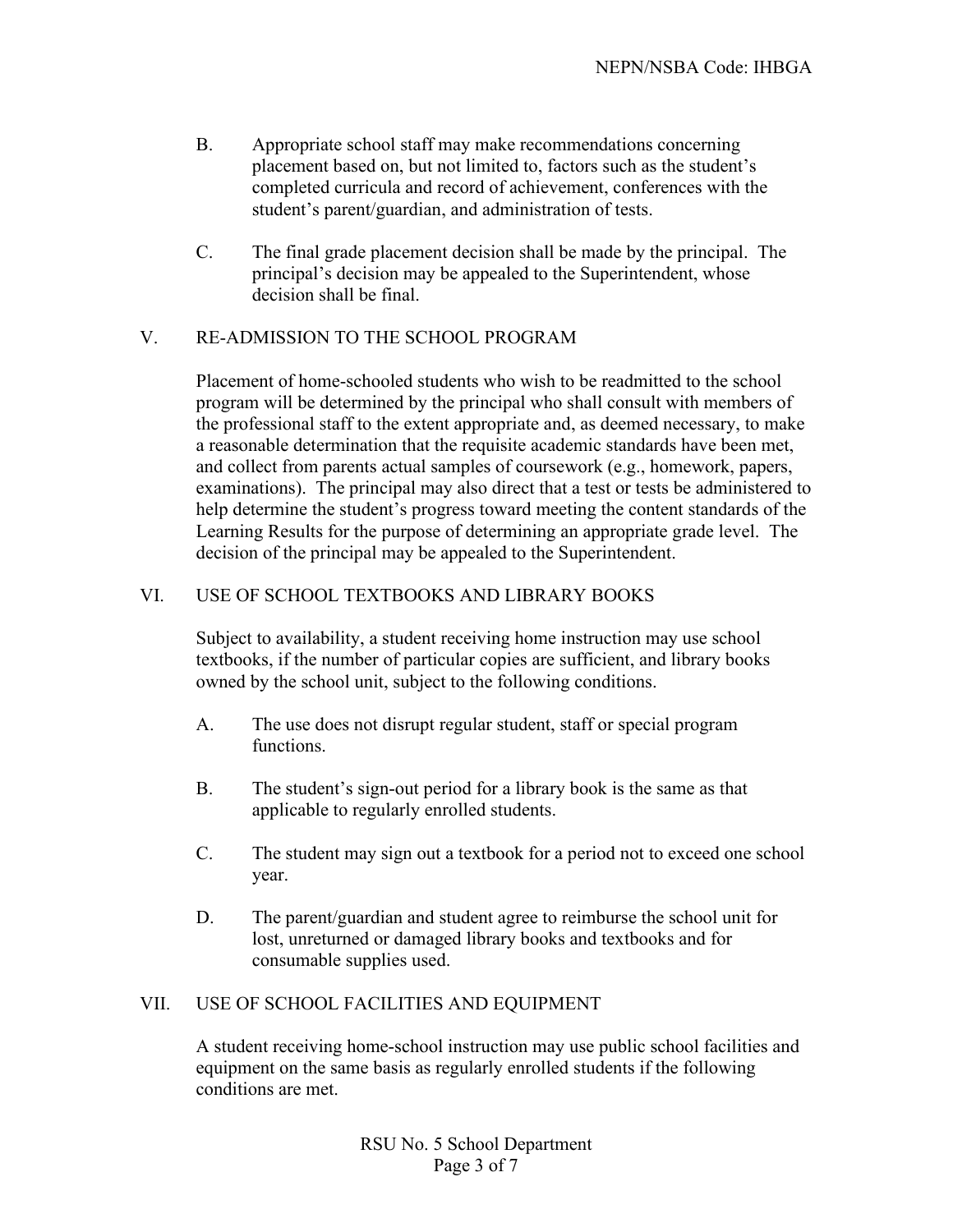- A. The use does not disrupt regular school activities.
- B. The use is approved by the school principal in accordance with established school policy.
- C. The use does not create additional expense to the school unit.
- D. The use is directly related to the student's academic program.
- E. The use of potentially hazardous areas, such as shops, laboratories, and gymnasiums, is supervised by a qualified employee of the school unit, approved and assigned by the Superintendent.

#### VIII. MAINE EDUCATIONAL ASSESSMENT

If a parent of a student in an equivalent instruction program requests to have the student participate in the Maine Educational Assessment (MEA), such request must be granted. Participation in such examinations must be in compliance with all rules and procedures governing testing conditions in the school unit.

### IX. ACADEMIC CREDIT

A student receiving home-school instruction must receive academic credit subject to the following requirements.

- A. Academic credit for individual courses must be awarded if the student meets required academic standards applicable to all students enrolled in the same course.
- B. Academic credit must be awarded for successful completion of alternative instruction opportunities sponsored by the school and available to all students.

### X. HIGH SCHOOL COURSE CREDITS AND DIPLOMA ELIGIBILITY

The following standards govern the awarding of course credits and a graduation diploma to a student receiving home-school instruction who seeks admission or readmission to the high school.

- A. A student shall earn high school credits for satisfactory completion of courses in the high school pursuant to 20-A MRSA  $\S$  5021(2)(A).
- B. A student may earn credit for course work completed through homeschool instruction if the principal determines, both in advance and upon completion of the course, that the course satisfies the requirements for

RSU No. 5 School Department Page 4 of 7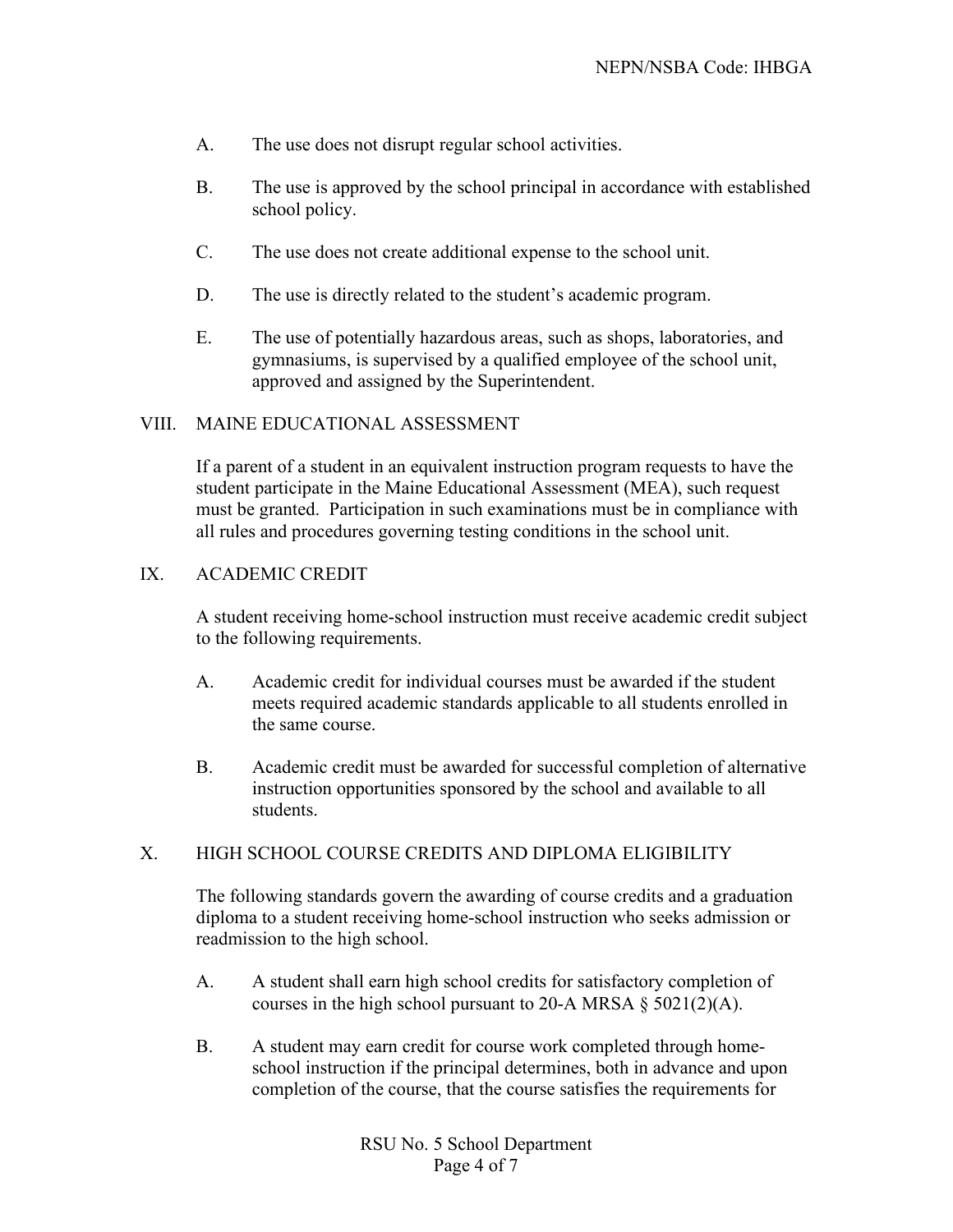awarding the credit. The principal may direct that the student undergo a test or tests to assist in making a determination relative to the awarding of credit.

- C. Requests for transfer credit for equivalent instruction completed at nonapproved private schools, at private schools that elect not to meet requirements under 20-A MRSA § 2901, or through other equivalent instruction programs must be evaluated on the merits of the documentation provided. The principal and guidance staff shall conduct these evaluations on request made by the student or the student's parent/guardian. The principal may direct that the student undergo a test or tests to assist in making a determination relative to the awarding of credit.
- D. For students who transfer into a secondary school from another state or an educational program that is not required to meet the standards of the system of Learning Results, the principal of the receiving school shall determine the value of the prior educational experience toward meeting the standards through the local assessment system.
- E Awarding of a high school diploma by the local school is conditioned upon the student's demonstration of having satisfied all requirements set by the State and all specific course credit and other requirements established by the Board. The Board may establish resident credit requirements as a precondition for the awarding of a local school unit diploma.

### XI. PARTICIPATION IN CO-CURRICULAR ACTIVITIES

Students receiving home-school instruction may participate in co-curricular activities such as field trips, assemblies, and academically related fairs provided:

- A. Prior written permission is obtained from both the parent/guardian and the principal; and
- B. The student has agreed to meet established behavioral, disciplinary, attendance, and other rules applicable to all students.

#### XII. PARTICIPATION IN EXTRACURRICULAR ACTIVITIES

Students receiving home-school instruction are eligible to try out for extracurricular activities sponsored by the school unit provided the student applies in writing and the following requirements are satisfied.

A. The student agrees to abide by equivalent rules of participation as are applicable to regularly enrolled students participating in the activity and provides evidence that the rules of participation are being met.

> RSU No. 5 School Department Page 5 of 7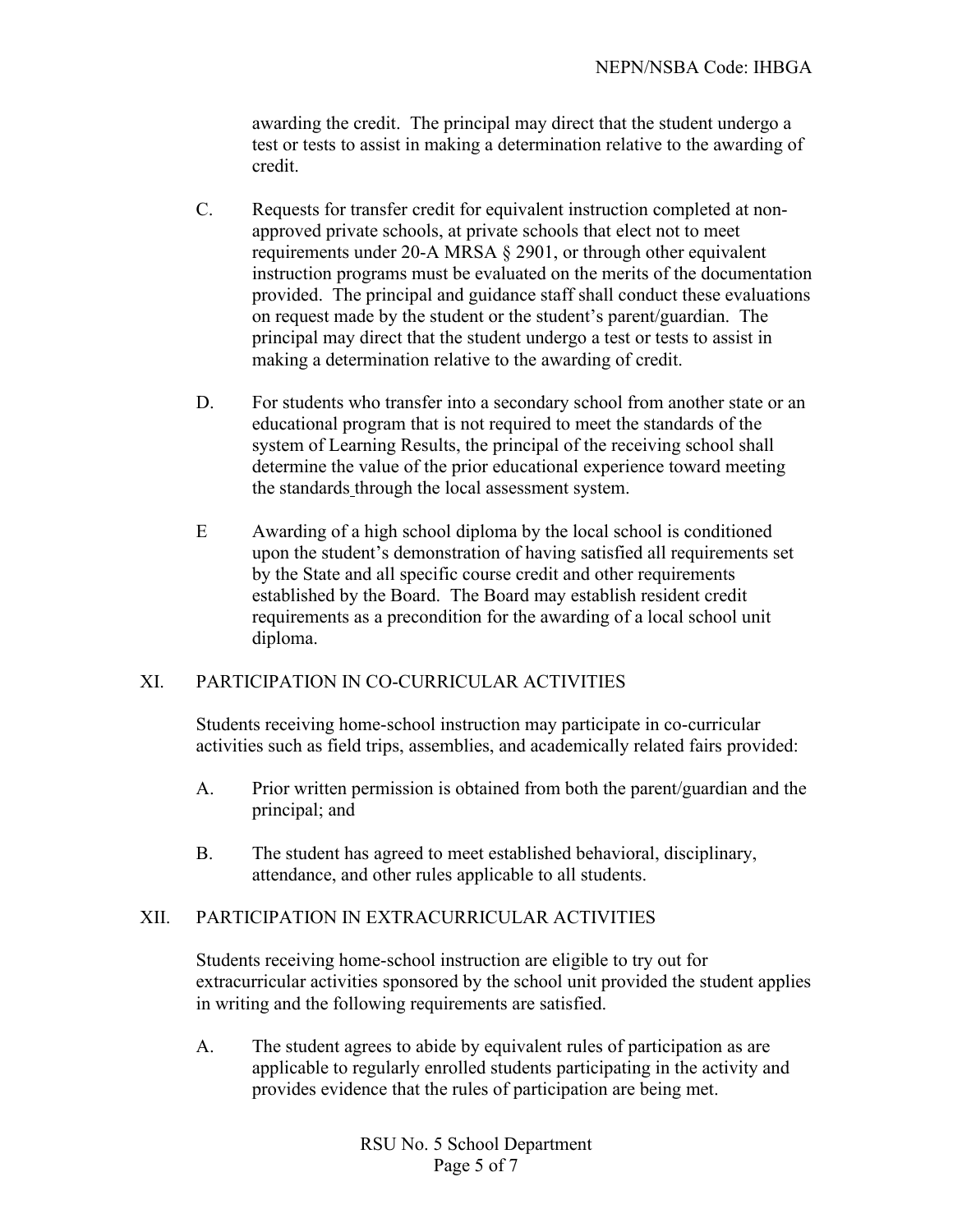- B. The student complies with the same physical examination, immunization, insurance, age, and semester eligibility requirements as regularly enrolled students participating in the activity. All required documentation must be made available upon request by the school unit. The school principal is authorized to collect from the student's parent/guardian actual samples of coursework (e.g., homework, examinations, etc.) as he/she deems necessary in order to make the determination that the necessary academic standards have been met.
- C. The student meets equivalent academic standards as those established for regularly enrolled students participating in the activity and provides evidence that the academic standards are being met.
- D. The student abides by the same transportation policy as regularly enrolled students participating in the activity.

# XIII. STANDARDS FOR PARTICIPATION WHEN TUITION PAYMENT TO ANOTHER UNIT IS REQUIRED

If and when the school unit does not provide academic instruction for specific grade levels, the following applies for students enrolled in an approved program of equivalent instruction.

- A. **Class participation**. The home-schooled student or the student's parent/guardian shall request authorization from the resident local school unit to apply to another school unit for permission to participate in classes or activities in that other school unit.
- B. **Tuition payment**. Tuition payments for home-schooled student participation in a local school unit, including attendance at an applied technology center or an applied technology region other than the applicant's resident district is the responsibility of the home-schooled student, the student's parent/guardian, or the student's resident school administrative unit, in accordance with school unit policy. Participation may not be unreasonably withheld.
- C. **Participation eligibility**. A tuitioned, home-schooled student is subject to the rules relating to eligibility for participation in co-curricular or extracurricular activities as may apply at the receiving school unit.
- D. **Interscholastic activities**. A tuitioned, home-schooled student attending classes in more than one receiving school unit is not eligible for participation in interscholastic activities at any local school unit.